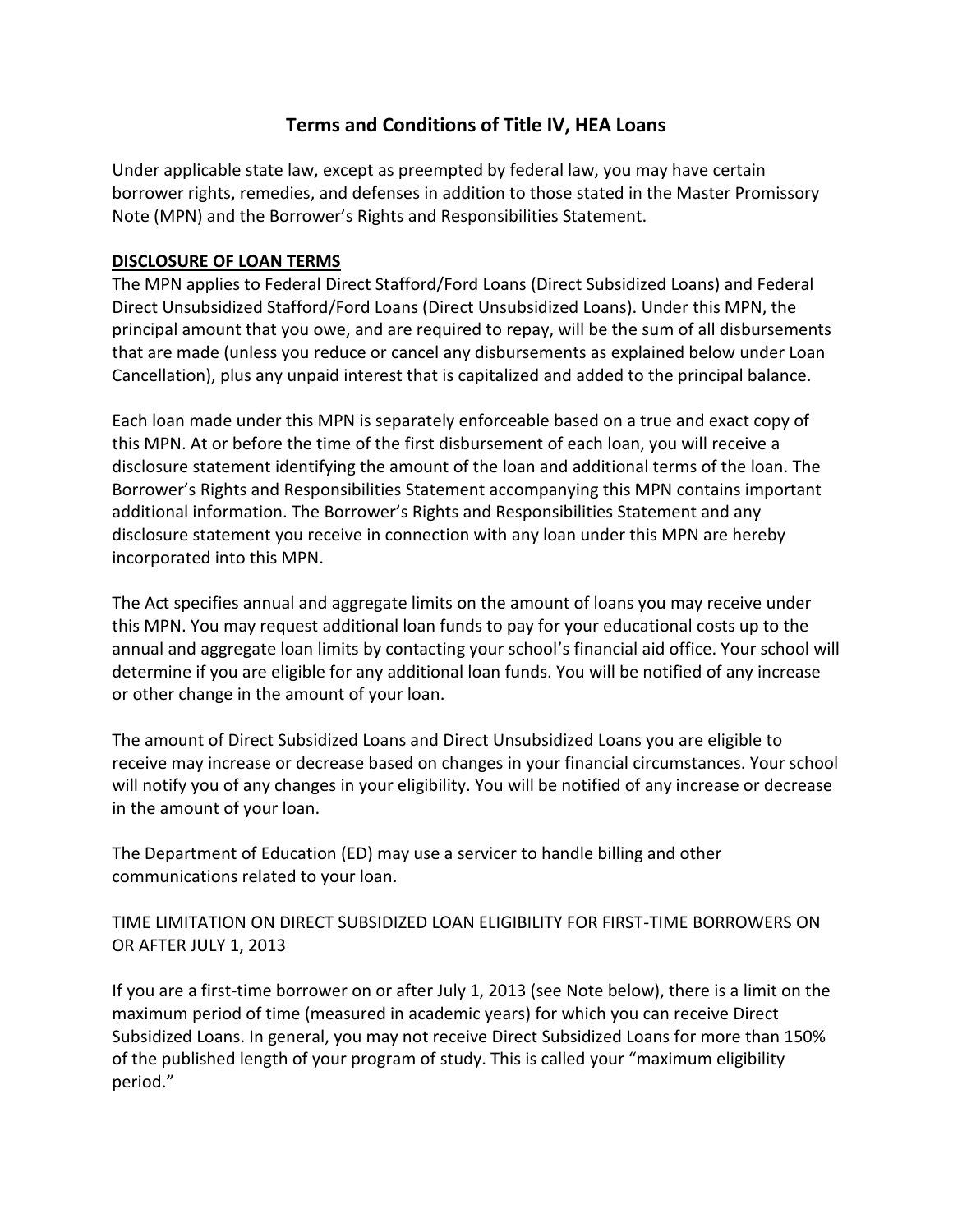After you have received Direct Subsidized Loans for your maximum eligibility period, you are no longer eligible to receive additional Direct Subsidized Loans, and if you are enrolled in school you may become responsible for paying interest on your Direct Subsidized Loans. You may continue to receive Direct Unsubsidized Loans.

 With certain exceptions as provided under the Act (such as if you graduate from your program of study before you receive or at the time you receive Direct Subsidized Loans for your maximum eligibility period), you will become responsible for paying the interest that accrues on your Direct Subsidized Loans during all periods if you: After you have received Direct Subsidized Loans for your maximum elligibility period, you are no<br>pour may become responsible for paying Interest on your Direct Subsidized Loans. You may<br>you may become responsible for payin

 • Continue to be enrolled in any undergraduate program after you have received Direct Subsidized Loans for your maximum eligibility period, or

 • Enroll in another undergraduate program that is the same length as or shorter than your previous program.

 The Borrower's Rights and Responsibilities Statement that accompanies this MPN provides additional information concerning the limitation on Direct Subsidized Loan eligibility for first-time borrowers on or after July 1, 2013.

 Note: A first-time borrower on or after July 1, 2013 is an individual who has no outstanding balance on a Direct Loan Program loan or a Federal Family Education Loan (FFEL) Program loan on July 1, 2013, or who has no outstanding balance on a Direct Loan or FFEL program loan on the date he or she obtains a Direct Loan Program loan after July 1, 2013.

# **LOAN CANCELLATION**

 You may pay back all or part of a loan disbursement within the timeframes set by the Act, as explained in the Borrower's Rights and Responsibilities Statement and in a disclosure statement that you will receive. If you return the full loan amount within those timeframes, you will not have to pay any loan fee or interest charges. If you return part of a disbursement within those timeframes, ED will reduce the loan fee and interest charges in proportion to the amount returned.

#### **INTEREST**

 Unless ED notifies you in writing that a different rate will apply, the interest rate for any loan you receive under this MPN is a fixed rate that is calculated in accordance with a formula specified in the Act. The interest rate for Direct Subsidized Loans and Direct Unsubsidized Loans is calculated each year. When the rate is calculated, it applies to Direct Subsidized Loans and Direct Unsubsidized Loans for which the first disbursement is made during the period beginning on July 1 of one year and ending on June 30 of the following year. Different interest rates may apply to different loans you receive under this MPN, depending on when the loan is first disbursed and whether you are an undergraduate student or a graduate or professional student. The maximum interest rate for Direct Subsidized Loans and Direct Unsubsidized Loans made to undergraduate students is 8.25%. The maximum interest rate for Direct Unsubsidized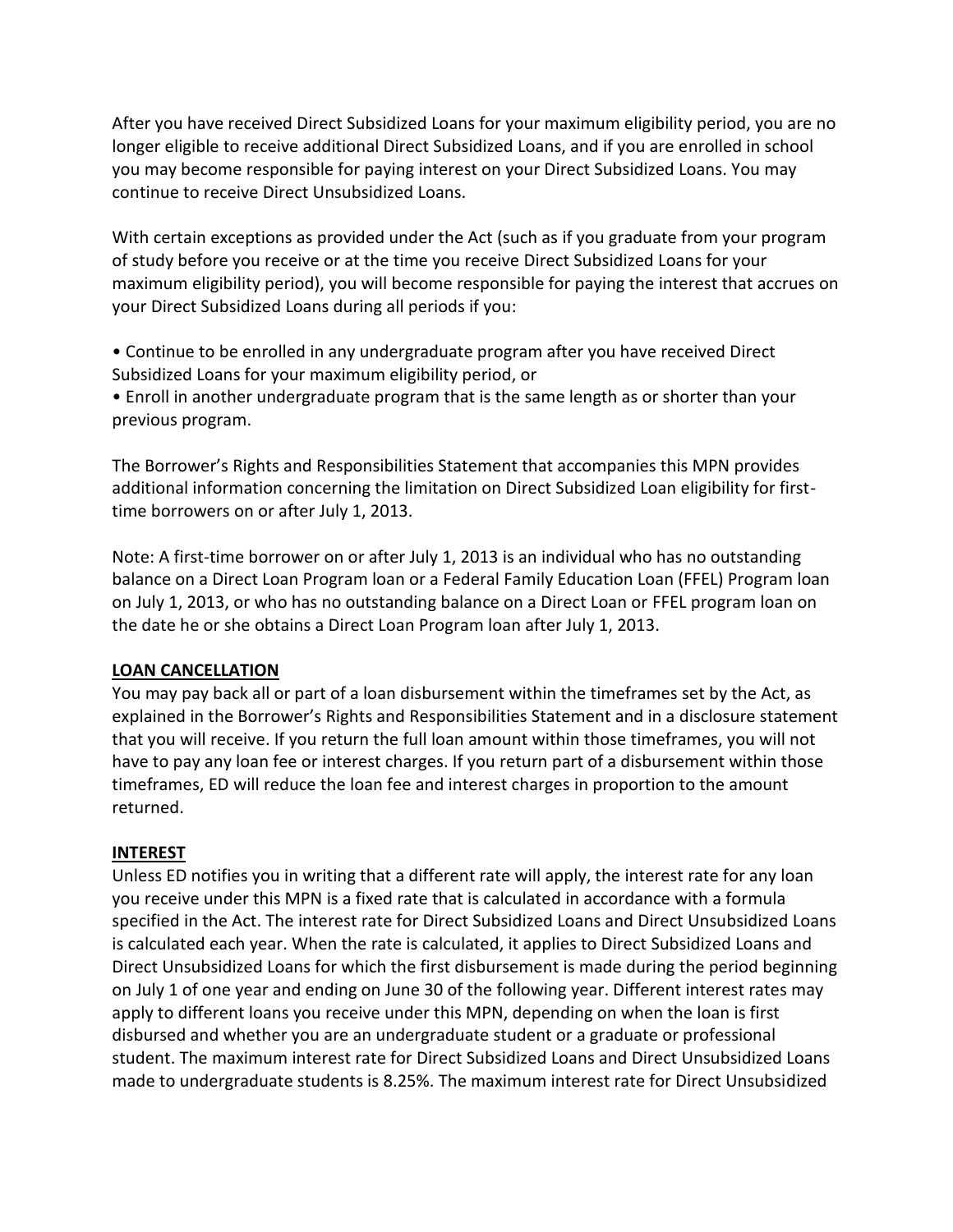Loans made to graduate or professional students is 9.5%. ED will notify you of the interest rate on each of your loans.

 Except as explained below, you are not required to pay the interest that accrues on a Direct Subsidized Loan during an in-school, grace, or deferment period, and during certain periods of repayment under the Income-Based Repayment Plan and the Pay As You Earn Repayment Plan. You must pay the interest that accrues on a Direct Subsidized Loan during all other periods (including forbearance periods), starting on the day after your grace period ends.

 You must pay the interest that accrues during the grace period on any Direct Subsidized Loan for which the first disbursement is made on or after July 1, 2012 and before July 1, 2014. In addition, if you are a first-time borrower on or after July 1, 2013, under certain conditions you may become responsible for paying the interest that accrues on your Direct Subsidized Loans during all periods, as described under the heading "Time Limitation on Direct Subsidized Loan Eligibility for First-Time Borrowers on or after July 1, 2013."

 You must pay the interest that accrues on a Direct Unsubsidized Loan during all periods (including in-school, grace, deferment, and forbearance periods), starting on the date of the first disbursement.

 You agree to pay all interest that accrues on your Direct Loan(s) during the periods described above. You will be given the opportunity to pay the interest that accrues during in-school, grace, deferment, forbearance, or other periods as provided under the Act. If you do not pay this interest, ED may capitalize the interest (add it to the principal balance of your loans) at the end of the grace, deferment, forbearance, or other period. , as described under<br>-Time Borrowers on<br>interest that accrue<br>ol, grace, deferment<br>t.<br>all interest that accrue<br>piven the opportun<br>, forbearance, or oth<br>nay capitalize the int<br>deferment, forbeara<br>e Act, ED charges a le<br>n you

# **LOAN FEE**

 As provided by the Act, ED charges a loan fee for each Direct Subsidized Loan and Direct Unsubsidized Loan you receive under this MPN. The loan fee is a percentage of the loan amount and will be deducted proportionately from each disbursement of each of your loans. The specific loan fee you are charged will be shown on disclosure statements that will be sent to you. ED may refund the loan fee only as permitted by the Act.

# **LATE CHARGES AND COLLECTION COSTS**

ED may collect from you:

 • A late charge of not more than six cents for each dollar of each late payment if you do not make any part of a required installment payment within 30 days after it becomes due, and • Any other charges and fees that are permitted by the Act related to the collection of your loans.

loans.<br>If you default on a loan, you must pay reasonable collection costs, plus court costs and attorney fees.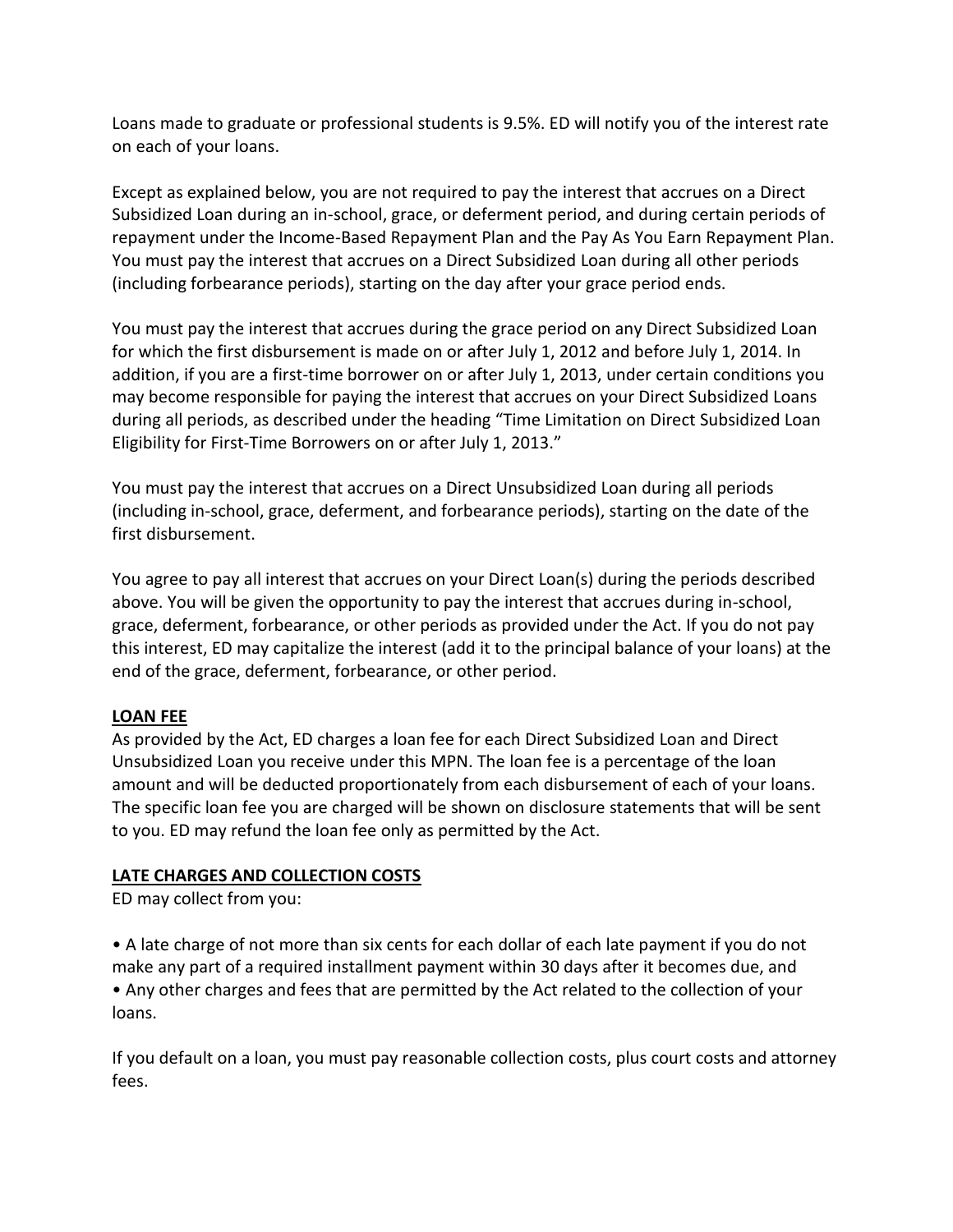### **GRACE PERIOD**

 You will receive a 6-month grace period on repayment of each loan made under this MPN. The grace period begins the day after you cease to be enrolled at least half-time at an eligible school.

 You are not required to make any payments on your loan during the grace period. However, you are responsible for paying the interest that accrues on your Direct Unsubsidized Loan and, in some cases (see "Interest" in this section of the MPN) on your Direct Subsidized Loan during the grace period, and this interest will be capitalized at the end of the grace period if you do not pay it.

### **REPAYMENT**

 You must repay the full amount of the loans made under this MPN, plus accrued interest. You will repay each loan in monthly installments during a repayment period that begins on the day immediately following your 6-month grace period on that loan. Generally, payments that you make or that someone else makes on your behalf will be applied first to late charges and collection costs that are due, then to interest that has not been paid, and finally to the principal amount of the loan. However, any payments made under the Income-Based Repayment Plan or the Pay As You Earn Plan will be applied first to interest that is due, then to fees that are due, and then to the principal amount. some cases (see "Interest" in the grace period, and this interest" in the grace period, and this interesty it.<br>
<u>EPAYMENT</u><br>
bull repay each loan in monthly in<br>
ill repay each loan in monthly in<br>
ill repay each loan in mont

 ED will provide you with a choice of repayment plans. The Borrower's Rights and Responsibilities Statement includes Information on these repayment plans.

 ED will provide you with a repayment schedule that identifies your payment amounts and due dates. If you intend to repay your loan but are unable to make your scheduled loan payments, ED may grant you a forbearance that allows you to temporarily stop making payments or to temporarily make a smaller payment amount, which extends the time for making payments.

 ED may adjust payment dates on your loans or may grant you a forbearance to eliminate a delinquency that remains even though you are making scheduled installment payments.

 You may prepay all or any part of the unpaid balance on your loans at any time without penalty. If you do not specify which loans you are prepaying, ED will determine how to apply the prepayment in accordance with the Act.

 After you have repaid in full a loan made under this MPN, ED will send you a notice telling you that you have paid off your loan.

# **ACCELERATION AND DEFAULT**

 At ED's option, the entire unpaid balance of a loan made under this MPN will become immediately due and payable (this is called "acceleration") if any one of the following events occurs: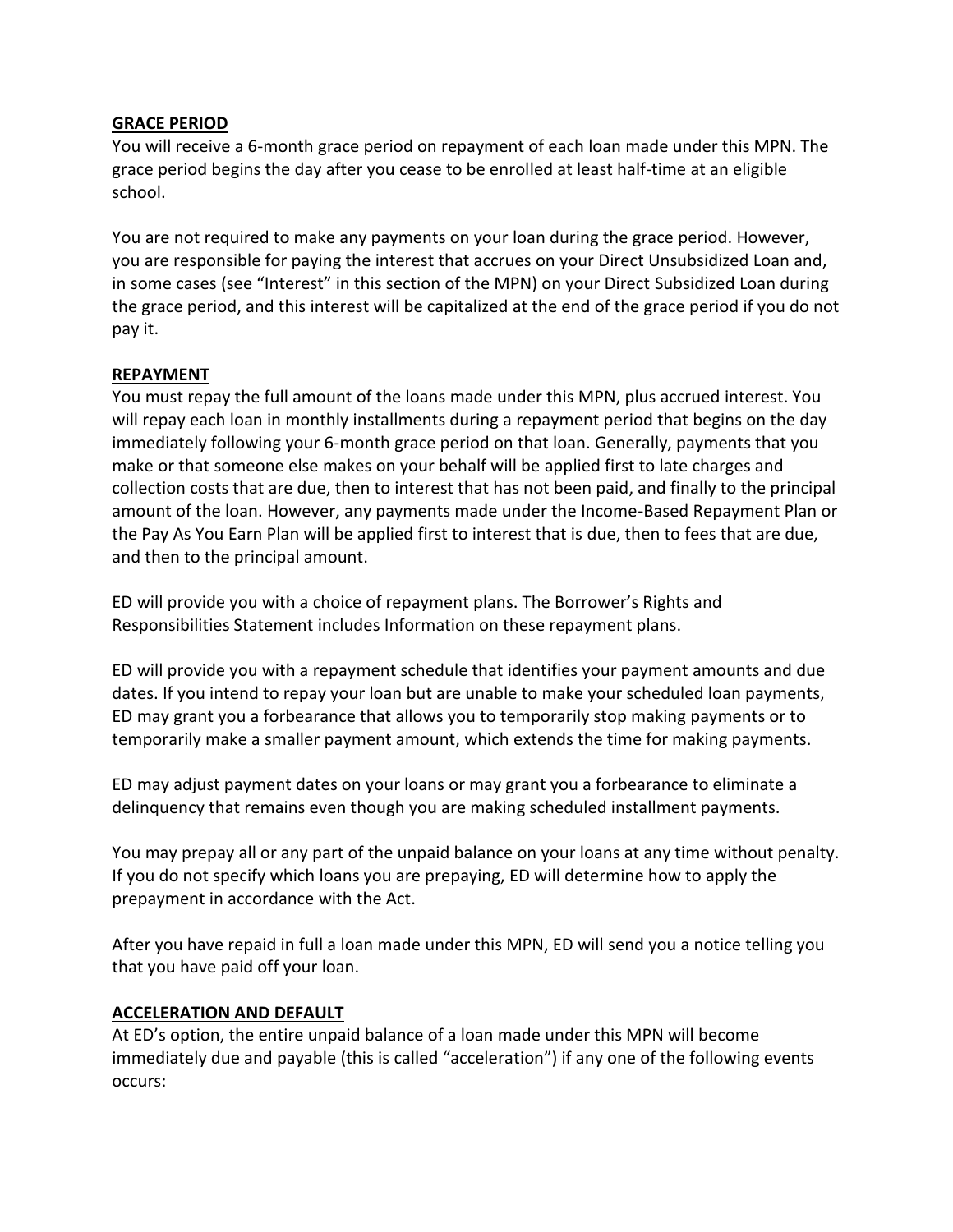(1) You do not enroll as at least a half-time student at the school that certified your loan eligibility;

(2) You do not use the proceeds of the loan solely for your educational expenses;

 (3) You make a false representation that results in your receiving a loan for which you are not eligible; or

(4) You default on the loan.

The following events will constitute a default on your loan:

 (1) You do not pay the entire unpaid balance of the loan after ED has exercised its option under items (1), (2), and (3) above;

 (2) You do not make installment payments when due and your failure to make payments has continued for at least 270 days; or

 (3) You do not comply with other terms of the loan, and ED reasonably concludes that you no longer intend to honor your repayment obligation.

 If you default, ED may capitalize all outstanding interest. This will increase the principal balance of your loan, and the full amount of the loan, including the new principal balance and collection costs, will become immediately due and payable.

 If you default, the default will be reported to nationwide consumer reporting agencies (credit bureaus) and will significantly and adversely affect your credit history. A default will have additional adverse consequences as explained in the Borrower's Rights and Responsibilities Statement. Following default, you may be required to repay the loan (potentially including amounts in excess of the principal and interest) under the Income-Based Repayment Plan or the Income-Contingent Repayment Plan in accordance with the Act. (1) You do not enroll as at least a half-time student at the school that certified your loan<br>(2) You do not use the proceeds of the loan solely for your educational expenses;<br>(2) You make a false representation that result

# **LEGAL NOTICES**

 Any notice required to be given to you will be effective if it is sent by first-class mail to the most recent address ED has for you, by electronic means to an address you have provided, or by any other method of notification that is permitted or required by applicable statute and regulation. You must immediately notify ED of a change in your contact information or status as specified in the Borrower's Rights and Responsibilities Statement under "Information you must report to us after your receive your loan."

 If ED does not enforce or insist on compliance with any term of this MPN, this does not waive any right of ED. No provision of this MPN may be modified or waived except in writing by ED. If any provision of this MPN is determined to be unenforceable, the remaining provisions will remain in force.

 Information about your loans will be submitted to the National Student Loan Data System (NSLDS). Information in NSLDS is accessible to schools, lenders, and guarantors for specific purposes as authorized by ED.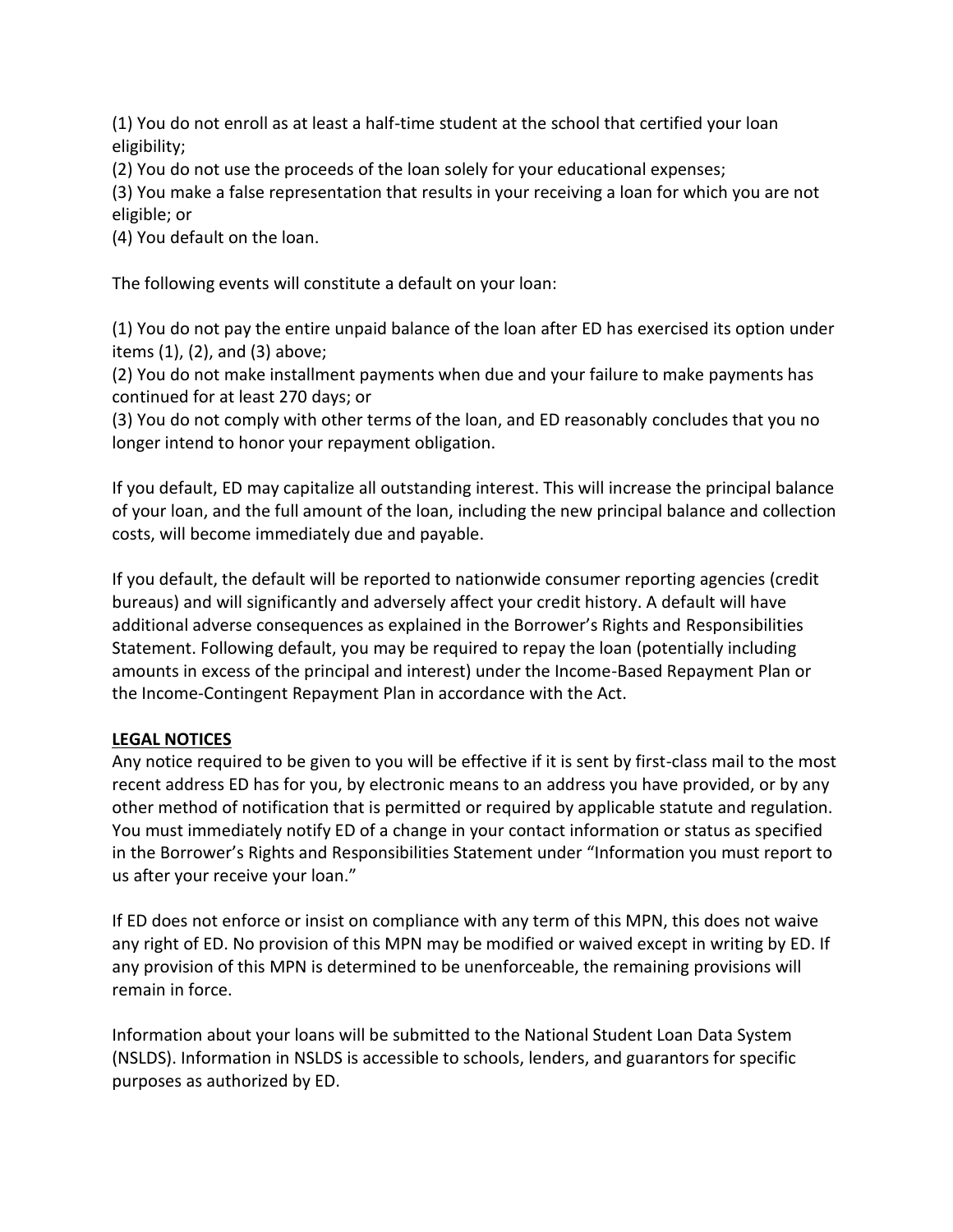This MPN authorizes ED to make multiple loans to you to pay your educational expenses during the multi-year term of this MPN, upon your request and upon your school's annual certification of your loan eligibility.

 At schools that are authorized to use the multi-year feature of the MPN and choose to do so, subsequent loans may be made under this MPN for subsequent academic years. At any school, subsequent loans may be made under this MPN for the same academic year.

No subsequent loans will be made under this MPN after the earliest of the following dates:

(1) The date ED or your school receives your written notice that no further loans may be made;

 (2) One year after the date you sign the MPN or the date ED receives the MPN if no disbursements are made under the MPN; or

(3) Ten years after the date you sign the MPN or the date ED receives the MPN.

#### **SECTION F: IMPORTANT NOTICES**

GRAMM-LEACH-BLILEY ACT NOTICE

 In 1999, Congress enacted the Gramm-Leach-Bliley Act (Public Law 106-102). This Act requires that lenders provide certain information to their customers regarding the collection and use of nonpublic personal information.

 We disclose nonpublic personal information to third parties only as necessary to process and service your loan and as permitted by the Privacy Act of 1974. See the Privacy Act Notice below. We do not sell or otherwise make available any information about you to any third parties for marketing purposes.

 We protect the security and confidentiality of nonpublic personal information by implementing the following policies and practices. All physical access to the sites where nonpublic personal information is maintained is controlled and monitored by security personnel. Our computer systems offer a high degree of resistance to tampering and circumvention. These systems limit data access to our staff and contract staff on a "need-to-know" basis, and control individual users' ability to access and alter records within the systems. All users of these systems are given a unique user ID with personal identifiers. All interactions by individual users with the systems are recorded. **NOTICE ABOUT SUBSEQUENT LOANS MADE UNDER THIS MPN**<br>This MPN authorizes ED to make multiple loans to you to pay yo<br>the multi-year term of this MPN, upon your request and upon yimple<br>of your loan eligibility.<br>At schools tha

# **PRIVACY ACT NOTICE**

 The Privacy Act of 1974 (5 U.S.C. 552a) requires that the following notice be provided to you: The authority for collecting the requested information from and about you is §451 et seq. of the Higher Education Act (HEA) of 1965, as amended (20 U.S.C. 1087a et seq.) and the authorities for collecting and using your Social Security Number (SSN) are §484(a)(4) of the HEA (20 U.S.C. 1091(a)(4)) and 31 U.S.C. 7701(b). Participating in the William D. Ford Federal Direct Loan (Direct Loan) Program and giving us your SSN are voluntary, but you must provide the requested information, including your SSN, to participate.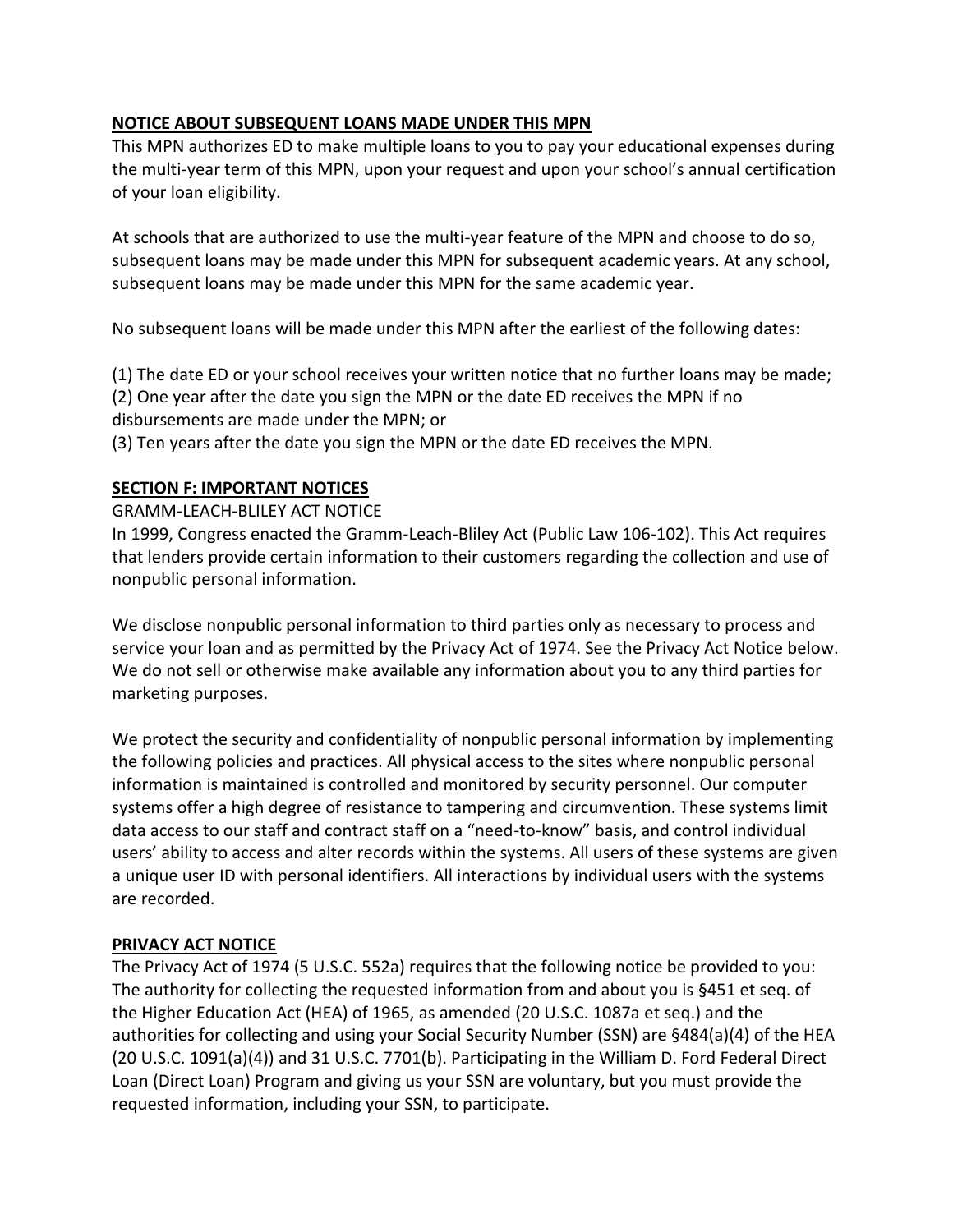The principal purposes for collecting the information on this form, including your SSN, are to verify your identity, to determine your eligibility to receive a loan or a benefit on a loan (such as a deferment, forbearance, discharge, or forgiveness) under the Direct Loan Program, to permit the servicing of your loan(s), and, if it becomes necessary, to locate you and to collect and report on your loan(s) if your loan(s) become delinquent or in default. We also use your SSN as an account identifier and to permit you to access your account information electronically.

 The information in your file may be disclosed, on a case-by-case basis or under a computer matching program, to third parties as authorized under routine uses in the appropriate systems of records notices. The routine uses of this information include, but are not limited to, its disclosure to federal, state, or local agencies, to private parties such as relatives, present and former employers, business and personal associates, to consumer reporting agencies, to financial and educational institutions, and to guaranty agencies in order to verify your identity, to determine your eligibility to receive a loan or a benefit on a loan, to permit the servicing or collection of your loan(s), to enforce the terms of the loan(s), to investigate possible fraud and to verify compliance with federal student financial aid program regulations, or to locate you if you become delinquent in your loan payments or if you default. To provide default rate calculations, disclosures may be made to guaranty agencies, to financial and educational be made to educational institutions. To assist program administrators with tracking refunds and cancellations, disclosures may be made to guaranty agencies, to financial and educational institutions, or to federal or state agencies. To provide a standardized method for educational institutions to efficiently submit student enrollment status, disclosures may be made to guaranty agencies or to financial and educational institutions. To counsel you in repayment efforts, disclosures may be made to guaranty agencies, to financial and educational institutions, or to federal, state, or local agencies. institutions, or to state agencies. To provide financial aid history information, disclosures may

 In the event of litigation, we may send records to the Department of Justice, a court, adjudicative body, counsel, party, or witness if the disclosure is relevant and necessary to the litigation. If this information, either alone or with other information, indicates a potential violation of law, we may send it to the appropriate authority for action. We may send information to members of Congress if you ask them to help you with federal student aid questions. In circumstances involving employment complaints, grievances, or disciplinary actions, we may disclose relevant records to adjudicate or investigate the issues. If provided for by a collective bargaining agreement, we may disclose records to a labor organization recognized under 5 U.S.C. Chapter 71. Disclosures may be made to our contractors for the purpose of performing any programmatic function that requires disclosure of records. Before making any such disclosure, we will require the contractor to maintain Privacy Act safeguards. Disclosures may also be made to qualified researchers under Privacy Act safeguards.